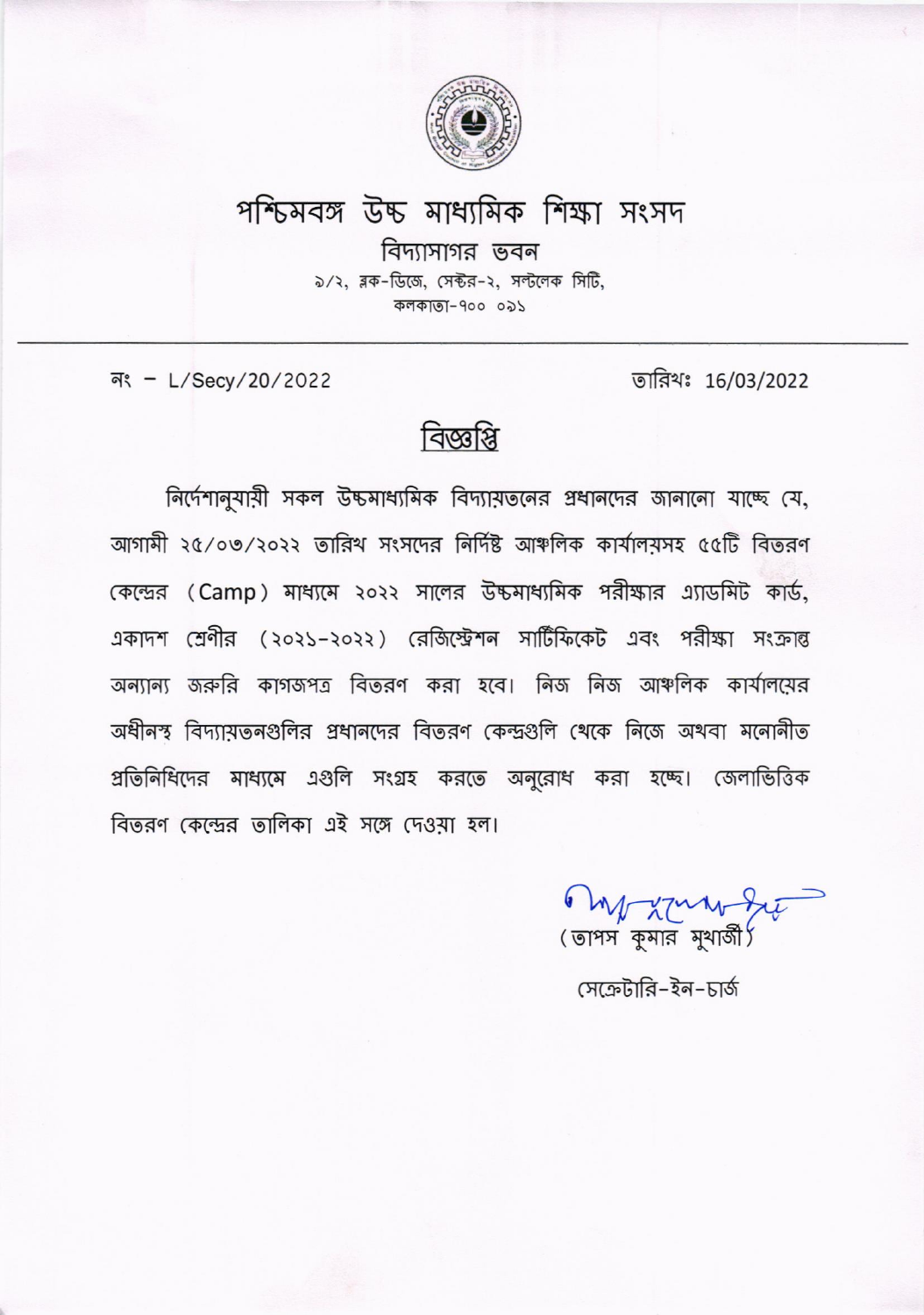**PAGE:1/5** 

## Distribution Centers Under North Bengal Region

| <b>DISTN CD</b> | <b>REG</b> | DISTRIBUTION_CENTER_NAME                                   | DISTRIB_CNTR_ADDRESS                                                                        | DISTRIB CNTR PHONE            |
|-----------------|------------|------------------------------------------------------------|---------------------------------------------------------------------------------------------|-------------------------------|
| 100000          | 1          | <b>NBRO</b>                                                | RAHUL SANKRITYAYAN BHAVAN, PO-<br><b>NORTH BENGAL UNIVERSITY DIST-</b><br>DARJEELING 734013 | 0353-2110714,0353-<br>2110715 |
| 107022          | 1          | RAMA KRISHNA SHIKSHA PARISHAD<br><b>BOYS HIGH SCHOOL</b>   | PO - DARJEELING DIST - DARJEELING<br>HOOKER ROAD 734101                                     | 9832091177                    |
| 108077          | 1          | ANANDA MODEL HIGH SCHOOL                                   | PO - JALPAIGURI DIST- JALPAIGURI<br>735101                                                  | 9474324058                    |
| 109008          | 1          | <b>ISLAMPUR GIRLS' HIGH SCHOOL</b>                         | PO & PS - ISLAMPUR DIST - UTTAR<br><b>DINAJPUR 733202</b>                                   | 9641102225                    |
| 109014          | 1          | RAIGANJ CORONATION HIGH SCHOOL                             | PO & PS - RAIGANJ DIST - UTTAR<br><b>DINAJPUR 733134</b>                                    | 9434206986                    |
| 110010          | 1          | COOCH BEHAR RAMBHOLA HIGH<br><b>SCHOOL</b>                 | PO - COOCH BEHAR DIST -<br>COOCHBEHAR 736101                                                | 9647177951                    |
| 111009          | 1          | BARLOW GIRLS' HIGH SCHOOL (H.S.)                           | PO - MOKDUMPUR PS - ENGLISH<br>BAZAR DIST - MALDA 732101                                    | 9434304152                    |
| 111011          | 1          | <b>CHANCHAL SIDDHESWARI INSTITUTION</b>                    | PO - CHANCHAL PS - CHANCHAL DIST -<br><b>MALDA 732123</b>                                   | 9434684705                    |
| 118030          | 1          | NADIPAR NARESH CHANDRA HIGH<br>SCHOOL (H.S.)               | PO - CHAKVRIGU BALURGHAT DIST -<br>DAKSHIN DINAJPUR 733102                                  | 7908850981                    |
| 208032          | 1          | MC. WILLIAM HIGHER SECONDARY<br><b>SCHOOL</b>              | <b>PO - ALIPURDUAR COURT</b><br>PS.: ALIPURDUAR DIST - ALIPURDUAR<br>736122                 | 9434177155                    |
| 307024          | 1          | <b>SCOTTISH UNIVERSITIES MISSION</b><br><b>INSTITUTION</b> | PO - KALIMPONG DIST - KALIMPONG<br>734301                                                   | 9547785899                    |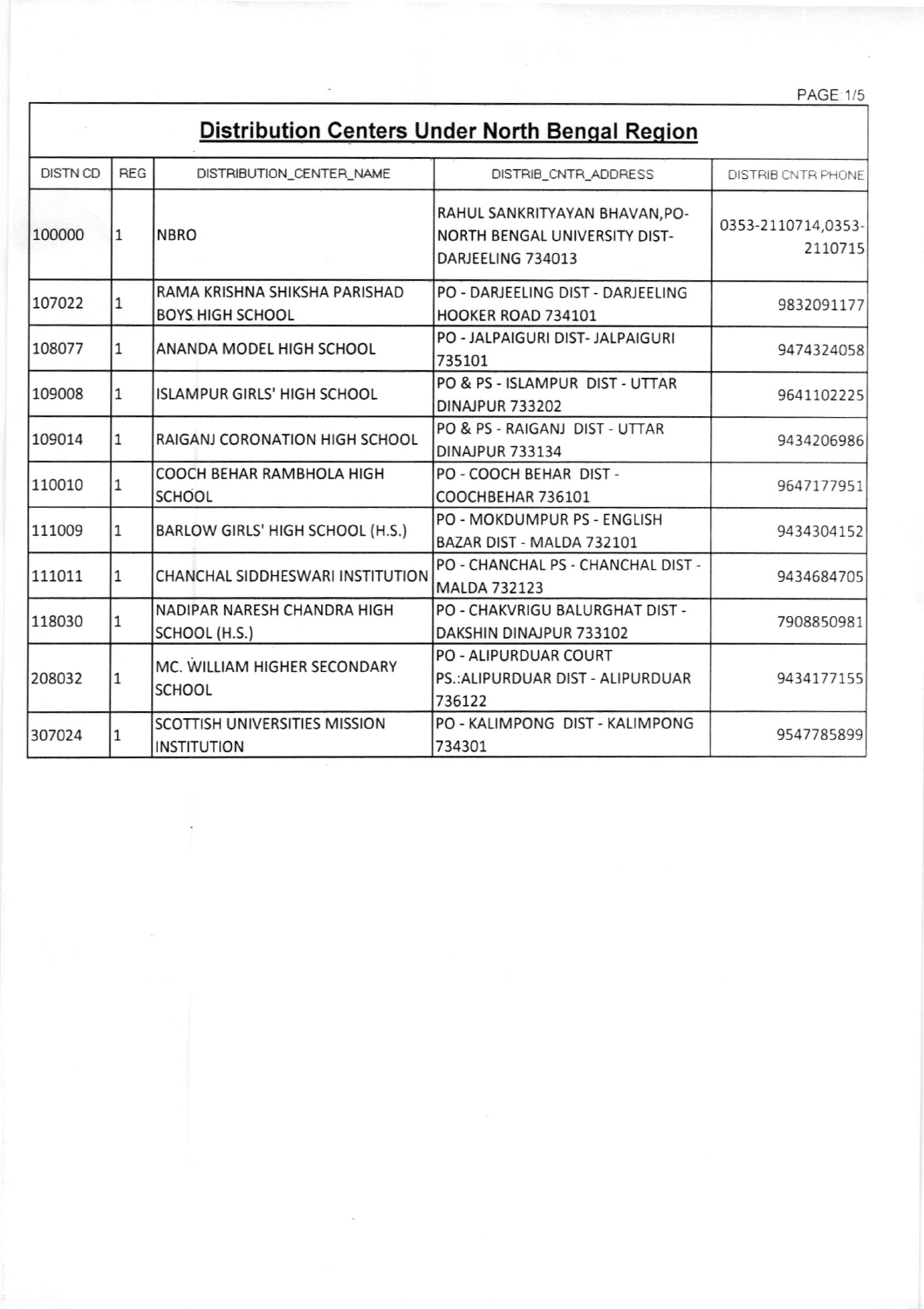PAGE:2/5

## Distribution Centers Under Burdwan Region

| <b>DISTN CD</b> | <b>REG</b>     | DISTRIBUTION_CENTER_NAME                                                    | DISTRIB_CNTR_ADDRESS                                                                      | <b>DISTRIB CNTR PHONE</b>               |
|-----------------|----------------|-----------------------------------------------------------------------------|-------------------------------------------------------------------------------------------|-----------------------------------------|
| 104085          | $\overline{2}$ | KALNA MAHARAJA'S HIGH SCHOOL                                                | PO & PS - KALNA DIST - PURBA<br><b>BURDWAN 713409</b>                                     | 9434311765                              |
| 104194          | 2              | <b>JANAKILAL SIKSHASADAN</b>                                                | PO - KATWA DIST - BURDWAN 713130                                                          | 9474108969                              |
| 114025          | $\overline{2}$ | <b>BISHNUPUR HIGH SCHOOL</b>                                                | PO & PS - BISHNUPUR DIST -<br>BANKURA 722122                                              | 9641268615                              |
| 114069          | 2              | KHATRA HIGH SCHOOL (H.S.)                                                   | PO - KHATRA DIST - BANKURA 722140                                                         | 9775759546                              |
| 114129          | $\overline{2}$ | <b>KENDUADIHI HIGH SCHOOL</b>                                               | PO - KENDUADIHI DIST - BANKURA<br>722102                                                  | 9474810132                              |
| 115053          | $\overline{2}$ | <b>SURI BENIMADHAB INSTITUTION</b>                                          | PO - SURI PS - SURI SADAR DIST -                                                          | 9732040301                              |
| 115017          | $\overline{2}$ | <b>BOLPUR HIGH SCHOOL</b>                                                   | PO & PS - BOLPUR DIST - BIRBHUM<br>731204                                                 | 9434157742                              |
| 115050          | $\overline{2}$ | RAMPURHAT HIGH SCHOOL                                                       | PO & PS - RAMPURHAT DIST -<br><b>BIRBHUM 731224</b>                                       | 6297573504                              |
| 117022          | 2              | <b>ARAMBAGH HIGH SCHOOL</b>                                                 | PO - ARAMBAGH DIST - HOOGHLY<br>712601                                                    | 9735160538                              |
| 117052          | $\overline{2}$ | CHANDARNAGORE BANGA VIDYALAYA CHANDERNAGAR DIST - HOOGHLY                   | PO - CHANDARNAGAR PS -<br>712136                                                          | 7001973369                              |
| 117352          | 2              | SHEORAPHULI VIVEKANANDA HIGH<br><b>SCHOOL</b>                               | PO - SHEORAPHULI DIST - HOOGHLY<br>712223                                                 | 9477045236                              |
| 200000          | 2              | <b>BRO</b>                                                                  | NAZRUL BHAVAN, 5, ICHLADAB (JAKAL<br>MATH) PO-SRIPALLY, BURDWAN-<br>713103                | 0342-2647745, 0342-<br>2544720,2541-427 |
| 204036          | $\overline{2}$ | <b>BHIRINGI T N INSTITUTION</b>                                             | PO - DURGAPUR PS - DURGAPUR DIST -<br>PASCHIM BURDWAN 713213                              | 9434649680                              |
| 204165          | 2              | ASANSOL DAYANAND VIDYALAYA HIGH D.A.V. SCHOOL ROAD, BUDHA,<br><b>SCHOOL</b> | MAHARSHI DAYANAND BHAWAN,<br><b>ASANSOL PS - BURDWAN DIST -</b><br>PASCHIM BURDWAN 713301 | 9851193123                              |